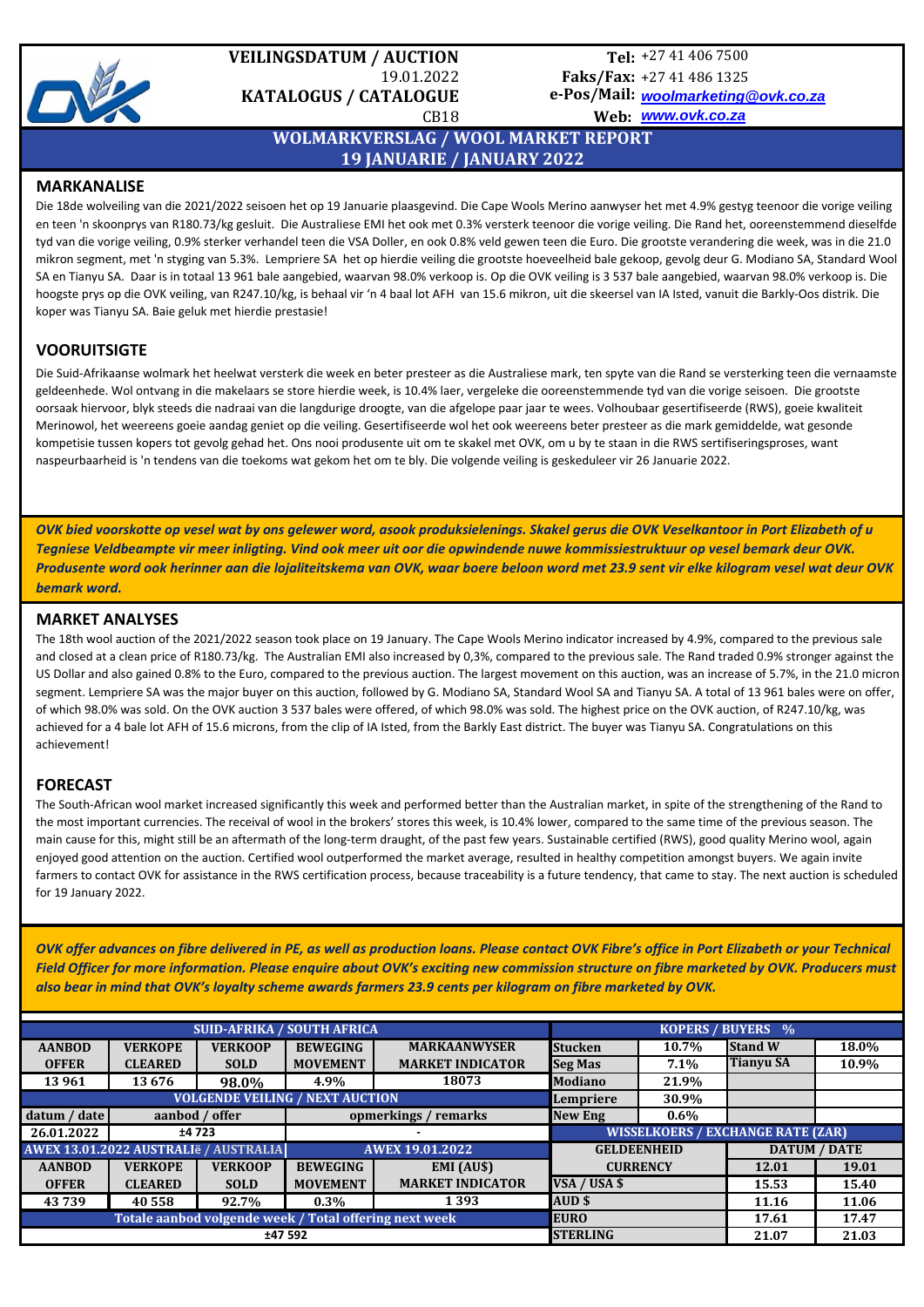| <b>TOP TIEN - TOP TEN</b>                                                 |                                |      |              |            |              |  |  |  |  |  |  |
|---------------------------------------------------------------------------|--------------------------------|------|--------------|------------|--------------|--|--|--|--|--|--|
| IA ISTED, BARKLY-OOS / EAST                                               | 4 AFH                          | 15.6 | R            | 247.10 /kg |              |  |  |  |  |  |  |
| IA ISTED, BARKLY-OOS / EAST                                               | 5 AAFH                         | 15.9 | $\mathsf{R}$ | 238.10 /kg |              |  |  |  |  |  |  |
| IR TURNBULL, BARKLY-OOS / EAST                                            | 1 BFH                          | 16.4 | R            | 235.00 /kg |              |  |  |  |  |  |  |
| BM SEPHTON, BARKLY-OOS / EAST                                             | 1 BH                           | 16.2 | $\mathsf{R}$ | 235.00 /kg |              |  |  |  |  |  |  |
| BM SEPHTON, BARKLY-OOS / EAST                                             | 1 AH                           | 16.6 | $\mathsf{R}$ | 230.60 /kg | 0.000000     |  |  |  |  |  |  |
| <b>B CRONJE, BARKLY-OOS / EAST</b>                                        | 3 AFY                          | 17.2 | $\mathsf{R}$ | 221.10 /kg |              |  |  |  |  |  |  |
| IR TURNBULL, BARKLY-OOS / EAST                                            | 4 AFH                          | 17.5 | $\mathsf{R}$ | 218.10 /kg |              |  |  |  |  |  |  |
| EJJ VISAGIE, SUTHERLAND                                                   | 1 AFY                          | 16.8 | $\mathsf{R}$ | 218.00 /kg |              |  |  |  |  |  |  |
| B CRONJE, BARKLY-OOS / EAST                                               | 2 AAFY                         | 17.7 | $\mathsf{R}$ | 206.00 /kg |              |  |  |  |  |  |  |
| SP VAN DER WALT, NOUPOORT                                                 | 3 BMY                          | 17.2 | R            | 203.10 /kg |              |  |  |  |  |  |  |
| <b>EASTERN CAPE</b><br><b>OOS-KAAP</b>                                    |                                |      |              |            |              |  |  |  |  |  |  |
| 4 AFH<br>15.6<br>IA ISTED, BARKLY-OOS / EAST<br>$\mathbf R$<br>247.10 /kg |                                |      |              |            |              |  |  |  |  |  |  |
| IA ISTED, BARKLY-OOS / EAST                                               | 5 AAFH                         | 15.9 | $\mathsf{R}$ | 238.10 /kg |              |  |  |  |  |  |  |
| IR TURNBULL, BARKLY-OOS / EAST                                            | 1 BFH                          | 16.4 | $\mathsf{R}$ | 235.00 /kg |              |  |  |  |  |  |  |
| BM SEPHTON, BARKLY-OOS / EAST                                             | 1 BH                           | 16.2 | $\mathsf{R}$ | 235.00 /kg |              |  |  |  |  |  |  |
| BM SEPHTON, BARKLY-OOS / EAST                                             | 1 AH                           | 16.6 | $\mathsf{R}$ | 230.60 /kg |              |  |  |  |  |  |  |
| <b>B CRONJE, BARKLY-OOS / EAST</b>                                        | 3 AFY                          | 17.2 | $\mathsf{R}$ | 221.10 /kg |              |  |  |  |  |  |  |
| IR TURNBULL, BARKLY-OOS / EAST                                            | 4 AFH                          | 17.5 | $\mathsf{R}$ | 218.10 /kg |              |  |  |  |  |  |  |
| <b>B CRONJE, BARKLY-OOS / EAST</b>                                        | 2 AAFY                         | 17.7 | $\mathsf{R}$ | 206.00 /kg |              |  |  |  |  |  |  |
| AG LOMBAARD, BARKLY-OOS / EAST                                            | 1 BMH                          | 17.8 | $\mathsf{R}$ | 202.10 /kg | 000000       |  |  |  |  |  |  |
| IA ISTED, BARKLY-OOS / EAST                                               | 5 BM                           | 17.3 | $\mathsf{R}$ | 200.00 /kg |              |  |  |  |  |  |  |
| HAMMERHEAD FARMING, STUTTERHEIM                                           | 2 BH                           | 16.6 | R            | 194.10 /kg |              |  |  |  |  |  |  |
| <b>NOORD-KAAP / NORTHERN CAPE</b>                                         |                                |      |              |            |              |  |  |  |  |  |  |
| EJJ VISAGIE, SUTHERLAND                                                   | 1 AFY                          | 16.8 | $\mathbf R$  | 218.00 /kg |              |  |  |  |  |  |  |
| SP VAN DER WALT, NOUPOORT                                                 | 3 BMY                          | 17.2 | $\mathsf{R}$ | 203.10 /kg |              |  |  |  |  |  |  |
| BRUMMERSDAM BOERDERY, PHILIPSTOWN                                         | 1CL                            | 16.3 | $\mathsf R$  | 203.00 /kg |              |  |  |  |  |  |  |
| PA BERGH BOERDERYE, DE AAR                                                | 3 CH                           | 17.1 | R            | 202.60 /kg |              |  |  |  |  |  |  |
| PA BERGH BOERDERYE, DE AAR                                                | 2 DH                           | 16.5 | $\mathsf{R}$ | 202.00 /kg |              |  |  |  |  |  |  |
| EDUAN VILJOEN BOERDERY, RICHMOND                                          | 2 BMY                          | 17.6 | R            | 198.10 /kg | G\$,         |  |  |  |  |  |  |
| GOOD EARTH FARMING, HANOVER                                               | 5 BMY                          | 17.9 | R            | 193.10 /kg |              |  |  |  |  |  |  |
| SP VAN DER WALT, NOUPOORT                                                 | 1 CMY                          | 16.8 | R            | 190.10 /kg |              |  |  |  |  |  |  |
| SHEKINAH ROOIWAL TRUST, DE AAR                                            | 1CL                            | 17.5 | R            | 180.20 /kg |              |  |  |  |  |  |  |
| EJJ VISAGIE, SUTHERLAND                                                   | $1$ $\rm BL$                   | 17.2 | $\mathsf{R}$ | 176.60 /kg | <b>00000</b> |  |  |  |  |  |  |
|                                                                           | <b>WES-KAAP / WESTERN CAPE</b> |      |              |            |              |  |  |  |  |  |  |
|                                                                           |                                |      |              |            |              |  |  |  |  |  |  |
| JJDV FOURIE, CALEDON                                                      | 1 BM                           | 17.1 | R            | 200.00 /kg |              |  |  |  |  |  |  |
| HJ JOUBERT, SWELLENDAM                                                    | 1 DMY                          | 17.2 | R            | 198.00 /kg |              |  |  |  |  |  |  |
| <b>JIDV FOURIE, CALEDON</b>                                               | 1 CM                           | 15.8 | R            | 190.00 /kg |              |  |  |  |  |  |  |
| KOPPIES HOOGTE BOERDERY, CERES                                            | 1 AMY                          | 17.3 | $\mathsf{R}$ | 186.60 /kg |              |  |  |  |  |  |  |
| W BARNARD & SEUNS, BEAUFORT-WES / WEST                                    | 2 BY                           | 18.1 | R            | 168.80 /kg |              |  |  |  |  |  |  |
| W BARNARD & SEUNS, BEAUFORT-WES / WEST                                    | 2 DDL                          | 17.0 | R            | 160.00 /kg |              |  |  |  |  |  |  |
| W BARNARD & SEUNS, BEAUFORT-WES / WEST                                    | 9 CF                           | 18.2 | R            | 159.00 /kg |              |  |  |  |  |  |  |
| JJ UYS, HEIDELBERG                                                        | 3 CH                           | 18.1 | R            | 156.10 /kg |              |  |  |  |  |  |  |
| PG VILJOEN (JOENS TRUST), CALEDON                                         | 6 DH                           | 18.5 | R            | 155.00 /kg |              |  |  |  |  |  |  |
| HJ JOUBERT, SWELLENDAM                                                    | 1 DM                           | 18.1 | R            | 154.00 /kg |              |  |  |  |  |  |  |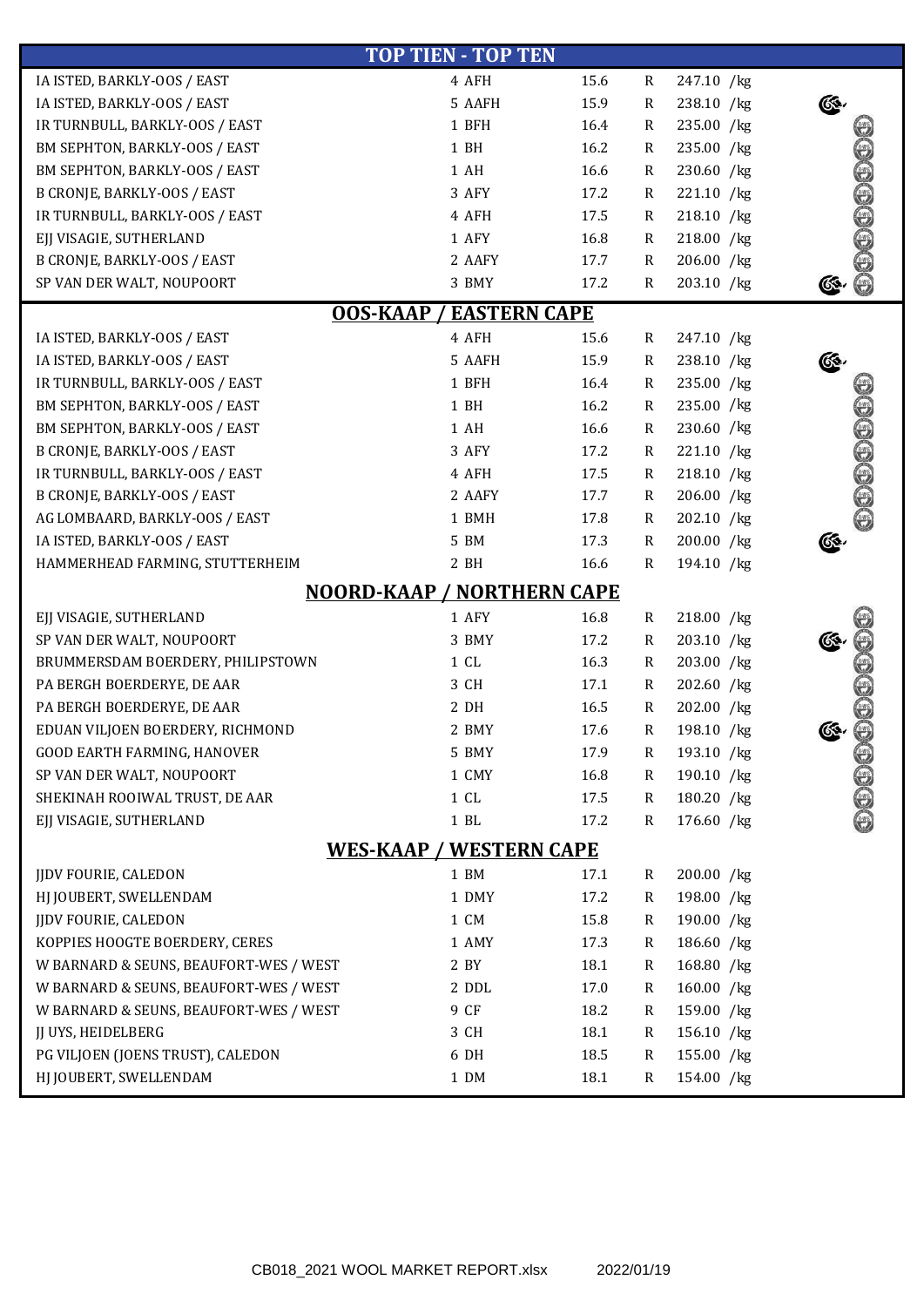| <b>VRYSTAAT / FREE-STATE</b>        |                      |      |              |            |                |  |  |  |  |  |
|-------------------------------------|----------------------|------|--------------|------------|----------------|--|--|--|--|--|
| JJ JANSE VAN RENSBURG, SMITHFIELD   | 1 AM                 | 17.7 | R            | 189.00 /kg |                |  |  |  |  |  |
| JJ JANSE VAN RENSBURG, SMITHFIELD   | 1 BM                 | 17.7 | R            | 186.20 /kg | Separation of  |  |  |  |  |  |
| PJ EKSTEEN, REITZ                   | 1CL                  | 16.1 | R            | 175.00 /kg |                |  |  |  |  |  |
| SCHIETFONTEIN BOERDERY, PHILIPPOLIS | 1 AFY                | 18.3 | R            | 168.10 /kg | <b>9990</b>    |  |  |  |  |  |
| SCHIETFONTEIN BOERDERY, PHILIPPOLIS | 2 DDL                | 17.2 | R            | 167.00 /kg |                |  |  |  |  |  |
| JM DU PLESSIS, SMITHFIELD           | 3 CM                 | 18.6 | R            | 165.10 /kg |                |  |  |  |  |  |
| AL STADLER, REITZ                   | 1CL                  | 16.9 | R            | 165.00 /kg |                |  |  |  |  |  |
| SCHIETFONTEIN BOERDERY, PHILIPPOLIS | 1 AAFY               | 18.9 | R            | 155.50 /kg | (evs)          |  |  |  |  |  |
| SG ALBERTS, DEWETSDORP              | 1 AF                 | 17.8 | $\mathbf R$  | 150.00 /kg |                |  |  |  |  |  |
| SCHIETFONTEIN BOERDERY, PHILIPPOLIS | 4 AF                 | 19.5 | R            | 146.10 /kg |                |  |  |  |  |  |
| SINETHEMBA MAFAMA (CISKEI/TRANSKEI) |                      |      |              |            |                |  |  |  |  |  |
| TE MAVUSO, MALUTI                   | 1 HAF                | 17.5 | $\mathbf R$  | 185.10 /kg |                |  |  |  |  |  |
| RHODES SHEARING SHED, HERSCHEL      | 1 BH                 | 17.2 | $\mathbb{R}$ | 175.50 /kg |                |  |  |  |  |  |
| RHODES SHEARING SHED, HERSCHEL      | 3 AH                 | 18.2 | R            | 154.10 /kg |                |  |  |  |  |  |
| Z MAVUYA, XALANGA                   | 1CL                  | 17.3 | R            | 145.00 /kg |                |  |  |  |  |  |
| ROCKLIFF SHEARING SHED, HERSCHEL    | 3 BM                 | 18.9 | R            | 129.00 /kg |                |  |  |  |  |  |
| Z MAVUYA, XALANGA                   | 2 AM                 | 18.8 | R            | 127.90 /kg |                |  |  |  |  |  |
| RHODES SHEARING SHED, HERSCHEL      | 3 CBP                | 19.1 | $\mathbb{R}$ | 117.00 /kg |                |  |  |  |  |  |
| Z MAVUYA, XALANGA                   | 2 BKS                | 18.5 | $\mathbf R$  | 115.10 /kg |                |  |  |  |  |  |
| RHODES SHEARING SHED, HERSCHEL      | 1 BMY                | 19.0 | $\mathbf R$  | 115.00 /kg |                |  |  |  |  |  |
| Z MAVUYA, XALANGA                   | 2 BM                 | 19.3 | R            | 113.90 /kg |                |  |  |  |  |  |
|                                     | <b>KWAZULU NATAL</b> |      |              |            |                |  |  |  |  |  |
| HYETT BEEF, BERGVILLE               | 1 BM                 | 17.6 | R            | 144.00 /kg |                |  |  |  |  |  |
| HYETT BEEF, BERGVILLE               | 2 CM                 | 16.8 | R            | 135.00 /kg |                |  |  |  |  |  |
| HW HONIBALL, BERGVILLE              | 3 BMY                | 19.0 | R            | 125.90 /kg |                |  |  |  |  |  |
| HYETT BEEF, BERGVILLE               | $1\,$ DL             | 17.5 | R            | 124.10 /kg |                |  |  |  |  |  |
|                                     |                      |      |              |            |                |  |  |  |  |  |
|                                     | <b>LESOTHO</b>       |      |              |            |                |  |  |  |  |  |
| MALUTI WOOL & MOHAIR CENTRE, MASERU | 1 CH                 | 16.5 | R            | 181.00 /kg |                |  |  |  |  |  |
| MALUTI WOOL & MOHAIR CENTRE, MASERU | 2 AH                 | 17.1 | $\mathbf R$  | 175.10 /kg |                |  |  |  |  |  |
| LERONTI WOOL SHED, MASERU           | 1 BH                 | 16.9 | ${\bf R}$    | 172.20 /kg |                |  |  |  |  |  |
| LERONTI WOOL SHED, MASERU           | 3 AH                 | 17.5 | R            | 171.10 /kg |                |  |  |  |  |  |
| MALUTI WOOL & MOHAIR CENTRE, MASERU | 1 ABCH               | 16.6 | $\mathbf R$  | 165.00 /kg |                |  |  |  |  |  |
| LERONTI WOOL SHED, MASERU           | 1 BH                 | 17.3 | R            | 165.00 /kg |                |  |  |  |  |  |
| LERONTI WOOL SHED, MASERU           | 3 AH                 | 17.7 | R            | 162.20 /kg |                |  |  |  |  |  |
| MOTHI KM WOOL AND MOHAIR, MASERU    | 1 CH                 | 17.6 | R            | 155.00 /kg |                |  |  |  |  |  |
| MOTHI KM WOOL AND MOHAIR, MASERU    | 1 AH                 | 18.0 | R            | 154.00 /kg |                |  |  |  |  |  |
| SELEMELA WOOL & MOHAIR, BEREA       | 1 AH                 | 18.4 | $\mathbb{R}$ | 140.10 /kg |                |  |  |  |  |  |
| Namens OVK, baie geluk!             |                      |      |              |            |                |  |  |  |  |  |
| On behalf of OVK, congratulations!  |                      |      |              |            | $\blacksquare$ |  |  |  |  |  |

*Pierre de Lange - Wolbemarkingsbestuurder / Wool Marketing Manager*